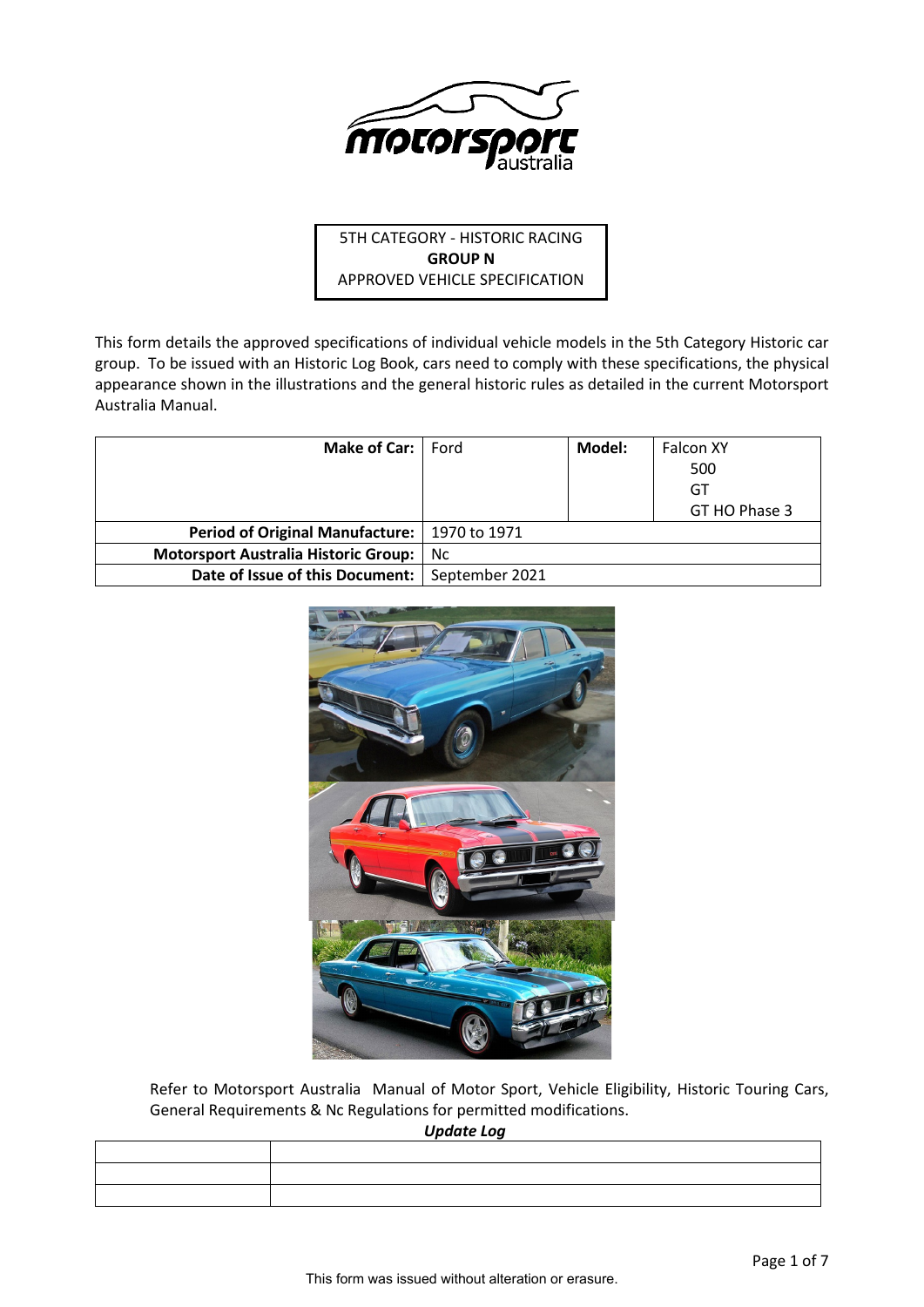# *1.1. CHASSIS*

| <b>Description:</b>             | Uni-body four door sedan                                                                                                                                                                                                                                                                                                                                  |
|---------------------------------|-----------------------------------------------------------------------------------------------------------------------------------------------------------------------------------------------------------------------------------------------------------------------------------------------------------------------------------------------------------|
| <b>Period of Manufacture:</b>   | 1970-1971                                                                                                                                                                                                                                                                                                                                                 |
| Manufacturer:                   | <b>Ford Motor Company</b>                                                                                                                                                                                                                                                                                                                                 |
| <b>Chassis Number From:</b>     | JG33XXXXXXX                                                                                                                                                                                                                                                                                                                                               |
| <b>Chassis Number location:</b> | All XY models had ADR style I/D plate on the left firewall. Early models had<br>body I/D number stamped on the left-hand side of radiator support panel.<br>On later models, body I/D number was stamped on left suspension tower.<br>Original engine number stamped on left suspension tower in early model,<br>right suspension towers in later models. |
| <b>Material:</b>                | Steel                                                                                                                                                                                                                                                                                                                                                     |
| <b>Comments</b>                 | None                                                                                                                                                                                                                                                                                                                                                      |

#### *1.2. FRONT SUSPENSION*

| <b>Description:</b>           | Independent - upper wishbone, lower control arm & castor rod |  |                        |    |
|-------------------------------|--------------------------------------------------------------|--|------------------------|----|
| <b>Spring Medium:</b>         | Coil                                                         |  |                        |    |
| Damper Type:                  | Telescopic                                                   |  | Adjustable:            | No |
| Anti-sway bar:                | Fitted                                                       |  | Adjustable:            | No |
| <b>Suspension adjustable:</b> | Method:<br>Yes                                               |  | Caster, camber and toe |    |
| Comments:                     | Refer to Appendix A                                          |  |                        |    |

### *1.3. REAR SUSPENSION*

| ----------------------        |                      |         |             |             |
|-------------------------------|----------------------|---------|-------------|-------------|
| <b>Description:</b>           | Live rear axle       |         |             |             |
| <b>Spring Medium:</b>         | Semi-elliptical leaf |         |             |             |
| Damper Type:                  | Telescopic           |         | Adjustable: | No          |
| Anti-sway bar:                | No                   |         | Adjustable: | N/A         |
|                               | Phase 3 - Yes        |         |             | Phase 3 -No |
| <b>Suspension adjustable:</b> | No                   | Method: | N/A         |             |
| Comments:                     | Refer to Appendix A  |         |             |             |

### *1.4. STEERING*

| Type:           | Recirculating ball                                                    | Make: | Ford |
|-----------------|-----------------------------------------------------------------------|-------|------|
| <b>Comments</b> | Collapsible steering standard.                                        |       |      |
|                 | 500 - 20:1 ratio. Power steering permitted - RAM assist - 16:1 ratio. |       |      |
|                 | $GT$ - Power steering $-16:1$ ratio.                                  |       |      |
|                 | Phase 3 - Power steering – RAM assist–16:1 ratio                      |       |      |

# *1.5. BRAKES*

|                               | Front               | Rear                                     |
|-------------------------------|---------------------|------------------------------------------|
| Type:                         | Disc, Solid         | Drum                                     |
| <b>Dimensions:</b>            | 286 mm x 23.9 mm    | $500 -$<br>254 mm x 45 mm diameter       |
|                               |                     | $GT -$<br>254 mm x 57 mm diameter        |
|                               |                     | Phase $3 -$<br>254 mm x 63.5 mm diameter |
| <b>Material of drum/disc:</b> | Cast iron           | Cast iron                                |
| No. cylinders/pots per wheel: | <b>One</b>          | One                                      |
| <b>Actuation:</b>             | Hydraulic           | Hydraulic                                |
| <b>Caliper make:</b>          | <b>Kelsey Hayes</b> |                                          |
|                               | Ford single piston  |                                          |
| <b>Caliper type:</b>          | Floating            |                                          |
| Material:                     | Cast iron           |                                          |
| <b>Master cylinder make:</b>  | <b>PBR</b>          |                                          |
| Type:                         | <b>Tandem</b>       |                                          |
| <b>Adjustable bias:</b>       | No.                 |                                          |
| <b>Servo Fitted:</b>          | <b>Yes</b>          |                                          |
| <b>Comments:</b>              | None                |                                          |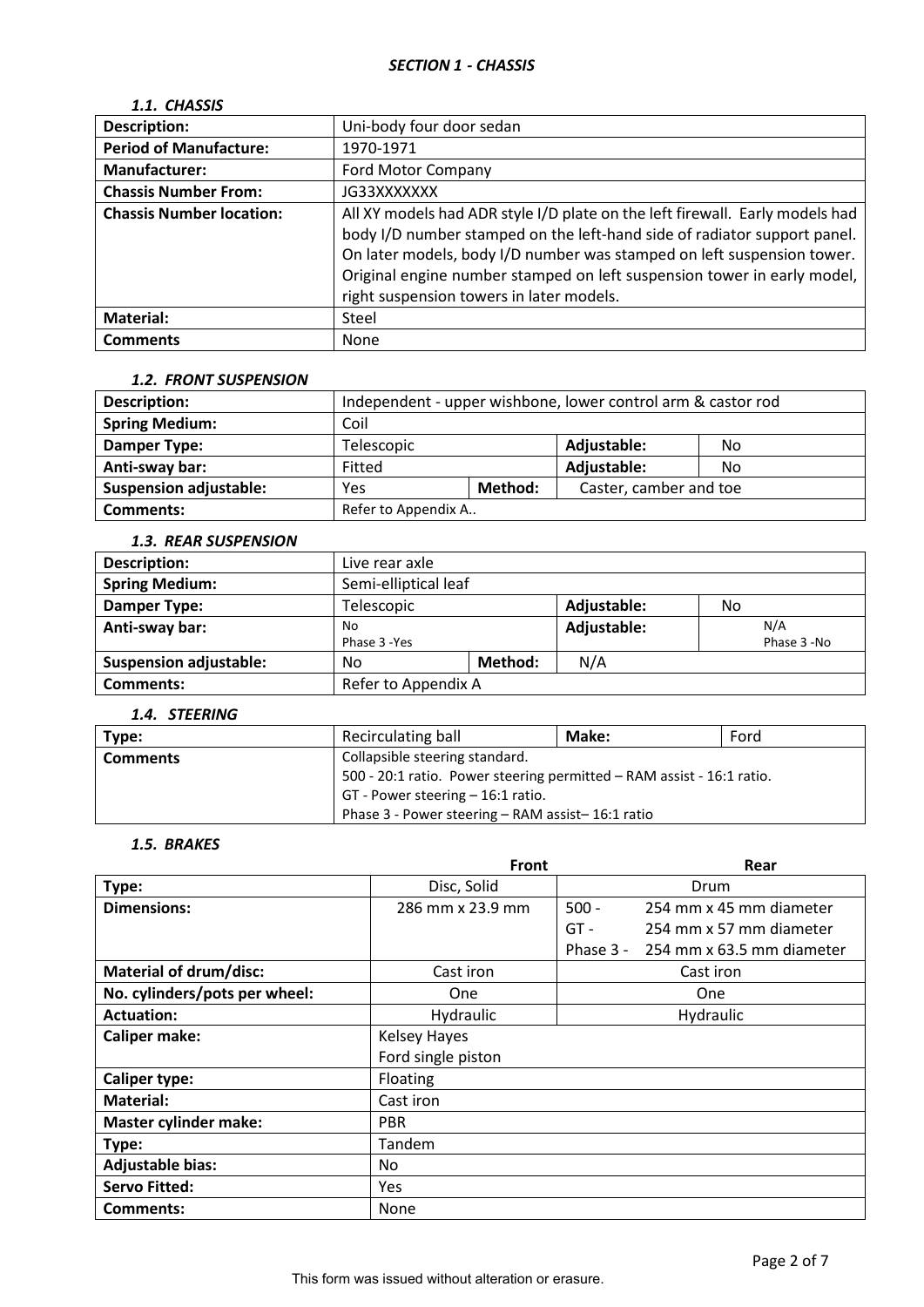### *2.1. ENGINE*

| Make:                           | Ford                                                                               |                         |          |
|---------------------------------|------------------------------------------------------------------------------------|-------------------------|----------|
| Model:                          | 500<br>Cleveland 351 2V                                                            |                         |          |
|                                 | GT<br>Cleveland 351 4V                                                             |                         |          |
|                                 | Cleveland 351 4V<br>Phase 3                                                        |                         |          |
| No. cylinders:                  | Eight                                                                              | <b>Configuration:</b>   | Vee      |
| <b>Cylinder Block-material:</b> | Cast iron                                                                          | <b>Two/Four Stroke:</b> | Four     |
| <b>Bore - Original:</b>         | 101.6 mm                                                                           | <b>Max allowed:</b>     | 103.1 mm |
| Stroke - original:              | 89.0 mm                                                                            | Max allowed:            | 89.0 mm  |
| Capacity - original:            | 5768 cc                                                                            | Max allowed:            | 5940 cc  |
| <b>Identifying marks:</b>       | Located low on right side of block - most easily sighted from below car on stands. |                         |          |
|                                 | $DOAE-6015 - D$<br>500                                                             |                         |          |
|                                 | DOAE-6015 $-$ J or G<br>GT                                                         |                         |          |
|                                 | Phase 3 DOAE-6015 $-$ J or G                                                       |                         |          |
| <b>Cooling method:</b>          | Liquid                                                                             |                         |          |
| Comments:                       | ARROW Ford 351 Cleveland Small Block engine block with a rev limit of 7500rpm      |                         |          |
|                                 | as a replacement for the original block is approved for use.                       |                         |          |
|                                 | Logbook endorsed and the engine sealed required.                                   |                         |          |
|                                 | See Appendix A.                                                                    |                         |          |

#### *2.2. CYLINDER HEAD*

| Make:                     | Ford                                                                              |           |              |          |              |
|---------------------------|-----------------------------------------------------------------------------------|-----------|--------------|----------|--------------|
| No. of valves/cylinder:   | Two                                                                               | Inlet:    | One          | Exhaust: | One          |
| No. of ports total:       | Sixteen                                                                           | Inlet:    | Eight        | Exhaust: | Eight        |
| No. of camshafts:         | One                                                                               | Location: | <b>Block</b> | Drive:   | Roller chain |
| <b>Valve actuation:</b>   | Pushrod and rocker                                                                |           |              |          |              |
| Spark plugs/cylinder:     | One                                                                               |           |              |          |              |
| <b>Identifying marks:</b> | DOAE 6090 H or R                                                                  |           |              |          |              |
|                           | Located on unmachined area adjacent to the head gasket surface (visible only with |           |              |          |              |
|                           | head removed).                                                                    |           |              |          |              |
| Comments:                 | Note that inlet valves are not in the same plain, being "canted" in US language.  |           |              |          |              |

#### *2.3. LUBRICATION*

| Method:              | Wet sump | Oil tank location: | N/A |
|----------------------|----------|--------------------|-----|
| Dry sump pump type:  | N/A      | Location:          | N/A |
| Oil cooler standard: | Nο       | Location:          |     |
| Comments:            | None     |                    |     |

#### *2.4. IGNITION SYSTEM*

| Type:    | Points, coil & distributor                |  |
|----------|-------------------------------------------|--|
| . Make:  | Autolite                                  |  |
| Comments | Breakerless electronic ignition permitted |  |

# *2.5. FUEL SYSTEM*

| <b>Carburettor Make:</b>    |          |        |                       |
|-----------------------------|----------|--------|-----------------------|
| 500:                        | Autolite | Model: | 2100 D <sub>2</sub> V |
| GT:                         | Autolite | Model: | $4300 - 4V$           |
| GT HO Phase 3               | Holley   | Model: | $4150 - 4V$           |
| <b>Carburettor Number:</b>  | One      |        |                       |
| Size:                       | Various  |        |                       |
| <b>Fuel injection Make:</b> | N/A      | Type:  | N/A                   |
| Supercharged:               | No       | Type:  | N/A                   |
| <b>Comments:</b>            | None     |        |                       |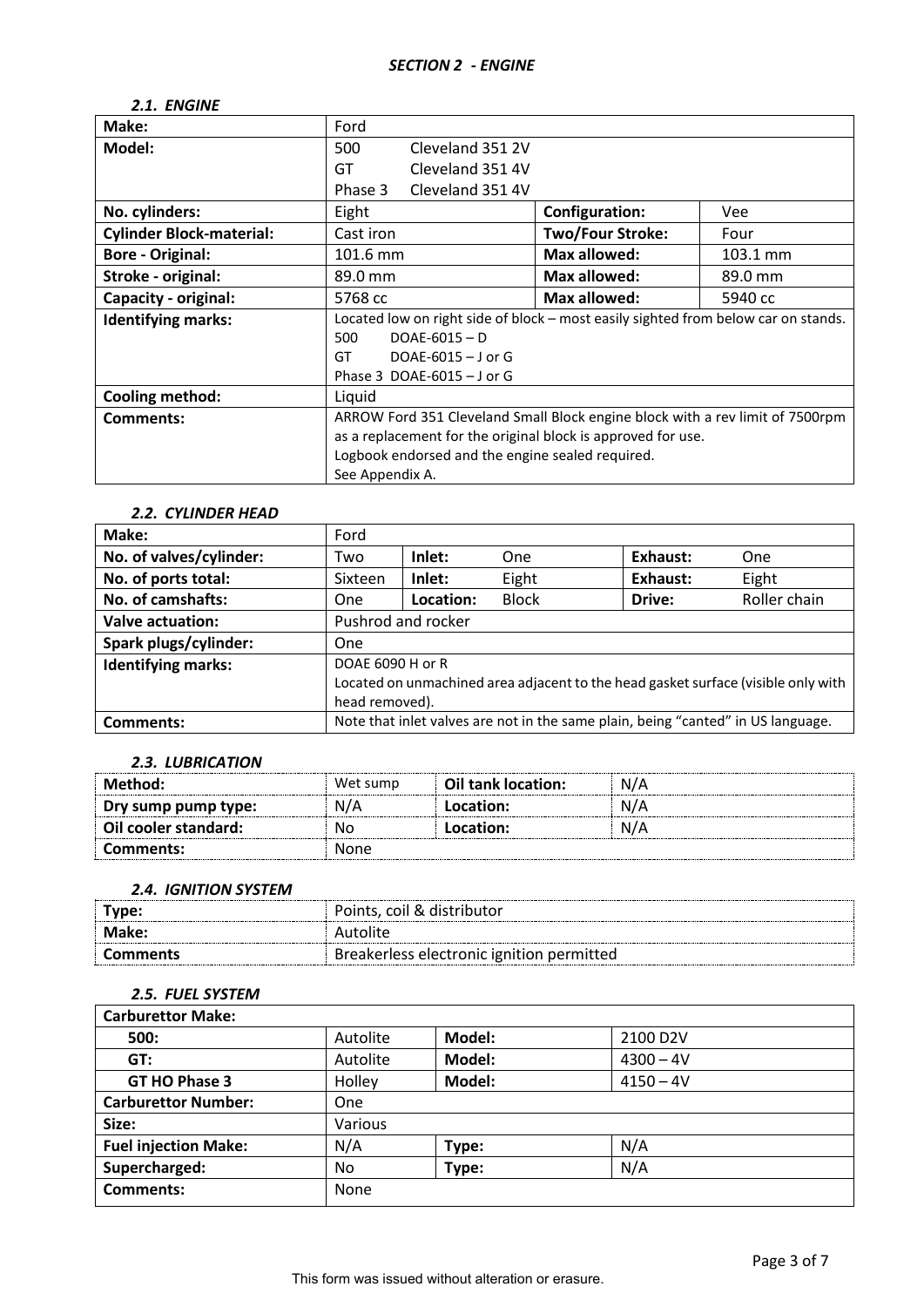#### *SECTION 3 - TRANSMISSION*

### *3.1. CLUTCH*

| Make:             | Ford      |
|-------------------|-----------|
| Type:             | Diaphragm |
| Diameter:         | 241.5 mm  |
| No. of Plates:    | Two       |
| <b>Actuation:</b> | Hydraulic |
| <b>Comments:</b>  | None      |

#### *3.2. TRANSMISSION*

| Type:                                | Synchromesh        |                                                                     |
|--------------------------------------|--------------------|---------------------------------------------------------------------|
| Make:                                | Ford Top loader    |                                                                     |
| Model:                               | 500                | Close ratio, 28 spline output shaft.                                |
|                                      | GT                 | Close ratio, 28 spline output shaft.                                |
|                                      | Phase 3            | 31 spline output shaft (approx. 105 mm longer, allowing             |
|                                      |                    | tailshaft to be shortened by corresponding amount).                 |
| <b>Gearbox location:</b>             | Behind engine      |                                                                     |
| No. forward speeds:                  | Four               |                                                                     |
| <b>Gearchange type and location:</b> | Remote floor lever |                                                                     |
| Case material:                       | Cast iron          |                                                                     |
| <b>Identifying marks:</b>            | N/A                |                                                                     |
| Comments:                            |                    | The correct type of gearbox must be used according to the model car |

### *3.3. FINAL DRIVE*

| Make:                     | Ford                                                          |                                             | Model: | 9 inch |  |
|---------------------------|---------------------------------------------------------------|---------------------------------------------|--------|--------|--|
| Type:                     | Live axle                                                     |                                             |        |        |  |
| <b>Ratios:</b>            | 3.25 or 3.5 to 1                                              |                                             |        |        |  |
| <b>Differential type:</b> | 500                                                           | Open or LSD,                                |        |        |  |
|                           | GT                                                            | Traction-lok                                |        |        |  |
|                           | GT HO Ph 3                                                    | Detroit locker                              |        |        |  |
| <b>Comments:</b>          | The correct assembly must be used according to the model car. |                                             |        |        |  |
|                           | 500 and GT                                                    | Axle to be 28 splines (with Traction-Lok)   |        |        |  |
|                           | GT HO Phase 3                                                 | Axle to be 31 splines (with Detroit locker) |        |        |  |

# *3.4. TRANSMISSION SHAFTS (EXPOSED)*

| Number:      | One                                 |
|--------------|-------------------------------------|
| Location:    | Gearbox to final drive              |
| Description: | Open tailshaft with twin uni joints |
| Comments:    | Steel                               |

# *3.5. WHEELS & TYRES*

| <b>Wheel type - Original:</b>  | Pressed disc or alloy     | <b>Material - Original:</b> |                      | Steel or alloy    |  |
|--------------------------------|---------------------------|-----------------------------|----------------------|-------------------|--|
| Wheel type - Allowed:          | Cast                      | <b>Material - Allowed:</b>  |                      | Steel or alloy    |  |
| <b>Fixture method:</b>         | Studs                     | No. studs:                  |                      | Five              |  |
| Wheel dia. & rim width         | <b>FRONT</b>              |                             |                      | <b>REAR</b>       |  |
| Original:                      | $6'' \times 14''$         |                             |                      | $6'' \times 14''$ |  |
|                                | $7''$ x 14" in alloy      |                             | $7''$ x 14" in alloy |                   |  |
| <b>Allowed</b>                 | $8'' \times 15''$         |                             | $8'' \times 15''$    |                   |  |
| <b>Tyre Section:</b>           |                           |                             |                      |                   |  |
| Allowed:                       | Refer approved tyre list. |                             |                      |                   |  |
| <b>Aspect ratio - minimum:</b> | 60% minimum aspect ratio. |                             |                      |                   |  |
| <b>Comments:</b>               | None                      |                             |                      |                   |  |
|                                |                           |                             |                      |                   |  |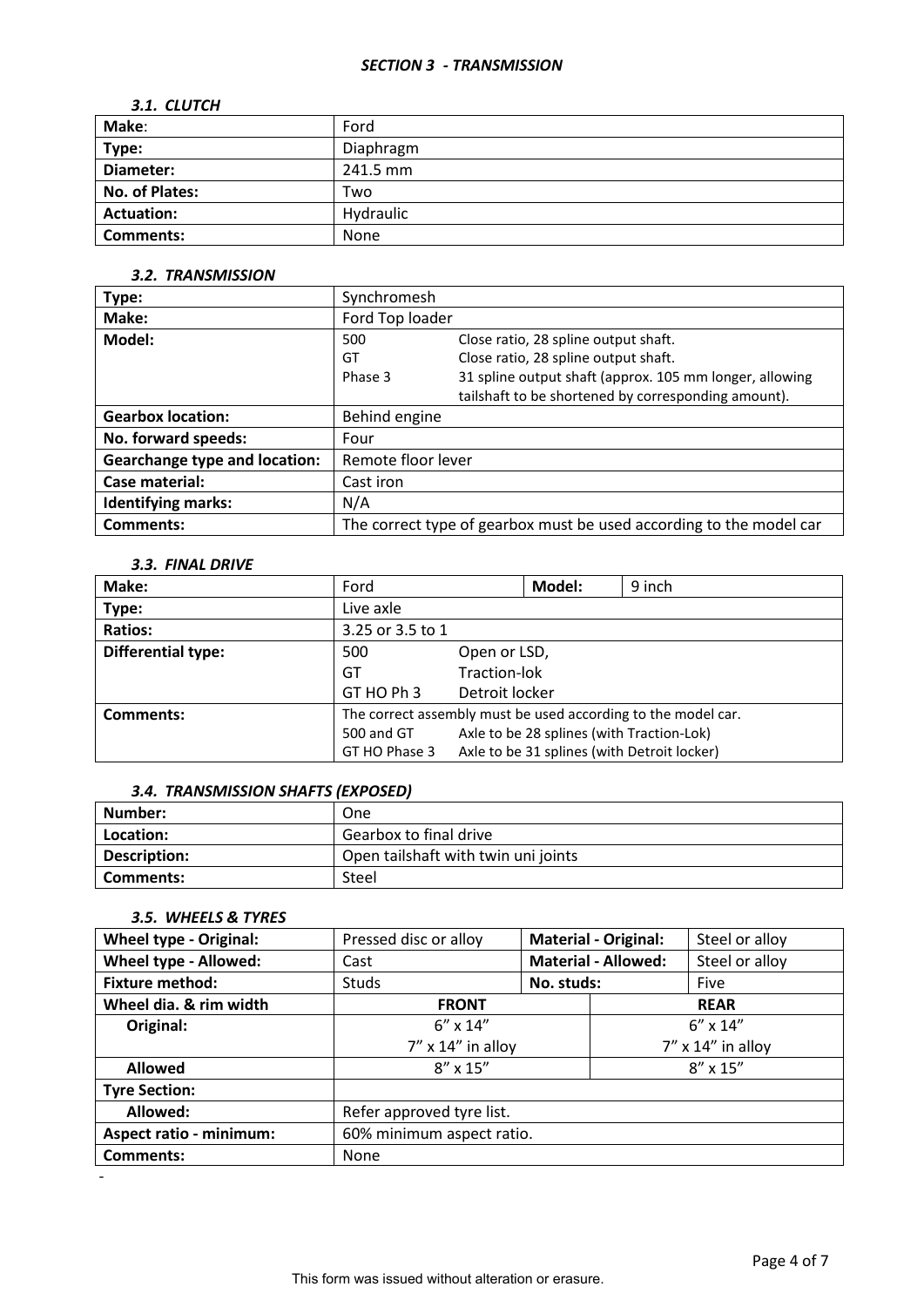### *SECTION 4 GENERAL*

#### *4.1. FUEL SYSTEM*

| <b>Tank Location:</b> | Boot floor               | Capacity: | 500        | 73 litres  |
|-----------------------|--------------------------|-----------|------------|------------|
|                       |                          |           | GT         | 164 litres |
|                       |                          |           | GT HO Ph 3 | 164 litres |
| Fuel pump, type:      | Mechanical, left side of | Make:     | Ford       |            |
|                       | engine block.            |           |            |            |
| <b>Comments:</b>      | <b>None</b>              |           |            |            |

#### *4.2. ELECTRICAL SYSTEM*

| Voltage:                 | ∸∸                     | <b>Alternator fitted:</b> | Alternator |
|--------------------------|------------------------|---------------------------|------------|
| <b>Battery Location:</b> | Engine compartment RHF |                           |            |
| Comments:                | None                   |                           |            |

#### *4.3. BODYWORK*

| Type:         | Sedan                                                                         | <b>Material:</b> | Steel |  |
|---------------|-------------------------------------------------------------------------------|------------------|-------|--|
| No. of seats: | <b>Five</b>                                                                   | No. doors:       | Four  |  |
| Comments:     | It is essential that detail of external bodywork and interior trim correspond |                  |       |  |
|               | with original production form                                                 |                  |       |  |
|               | of model concerned.                                                           |                  |       |  |
|               | See Appendix B                                                                |                  |       |  |

#### *4.4. DIMENSIONS*

| Track - Front:   | 1510 mm on 14" wheels | Rear:                  | 1510 mm on 14" wheels |
|------------------|-----------------------|------------------------|-----------------------|
|                  | 1534 mm on 15" wheels |                        | 1534 mm on 15" wheels |
| Wheelbase:       | 2820 mm               | <b>Overall length:</b> | 4690 mm               |
| Dry weight:      | 1444 kg               |                        |                       |
| <b>Comments:</b> | <b>None</b>           |                        |                       |

### *4.5. SAFETY EQUIPMENT*

Refer applicable Group Regulations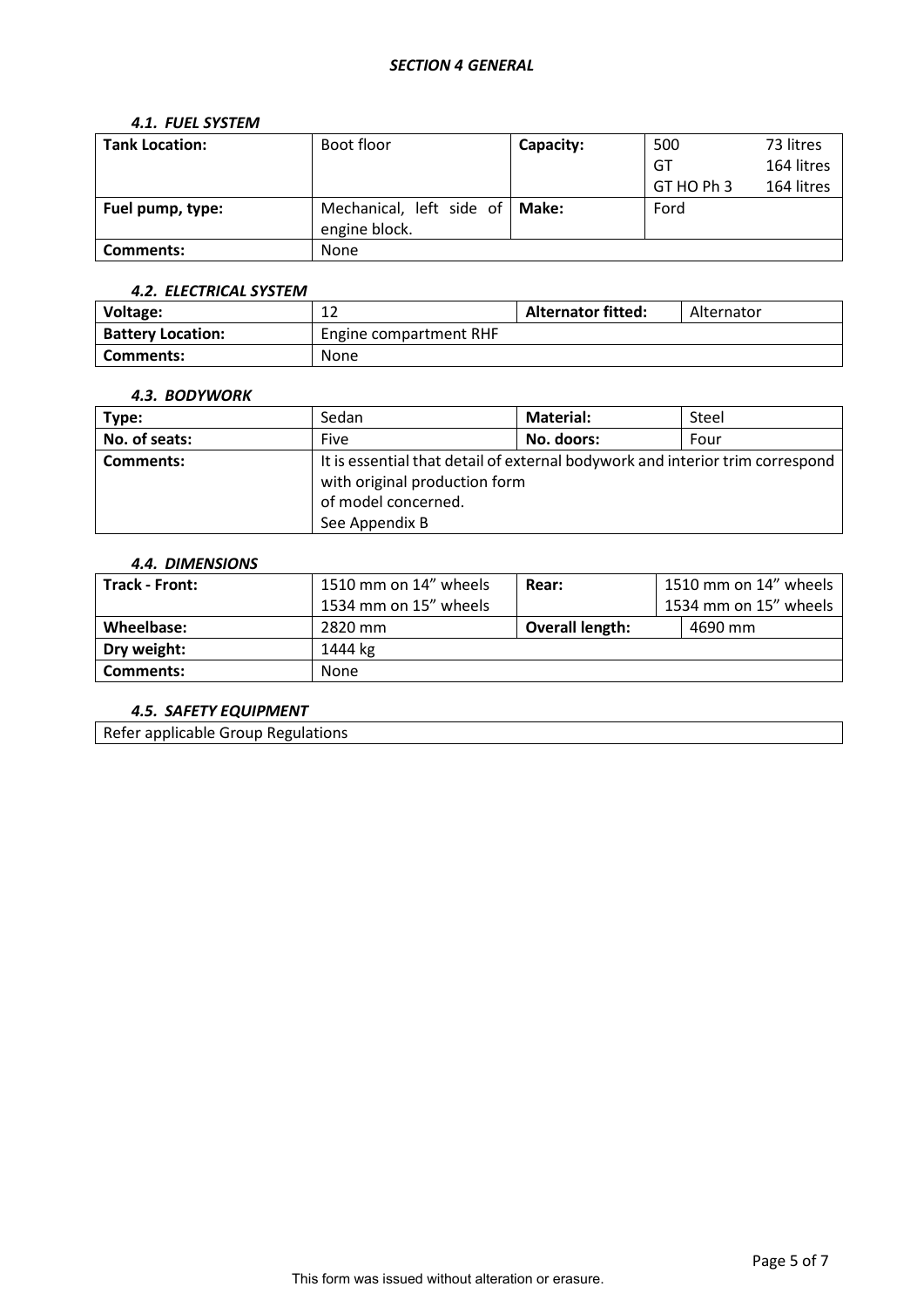### *Appendix A*

### *Suspension*

### *Front*

Ride height and spring rate may be changed by variation of coil springs; Change of sway bar diameter permitted; dampers free subject to original mountings being used and period technology limitation. Spring height adjustment permitted.

### *Rear*

Spring height adjustment permitted.

# **Engine**

# *Cylinder Block*

# Cleveland Block

ARROW Ford 351 Cleveland Small Block engine block is approved for use, in conjunction with MSD Soft Touch rev Limiter Part no 8728 with a 7500 RPM limit. The limiter will be subject to testing at race meetings, and will be located in an easily accessible position within the engine bay.